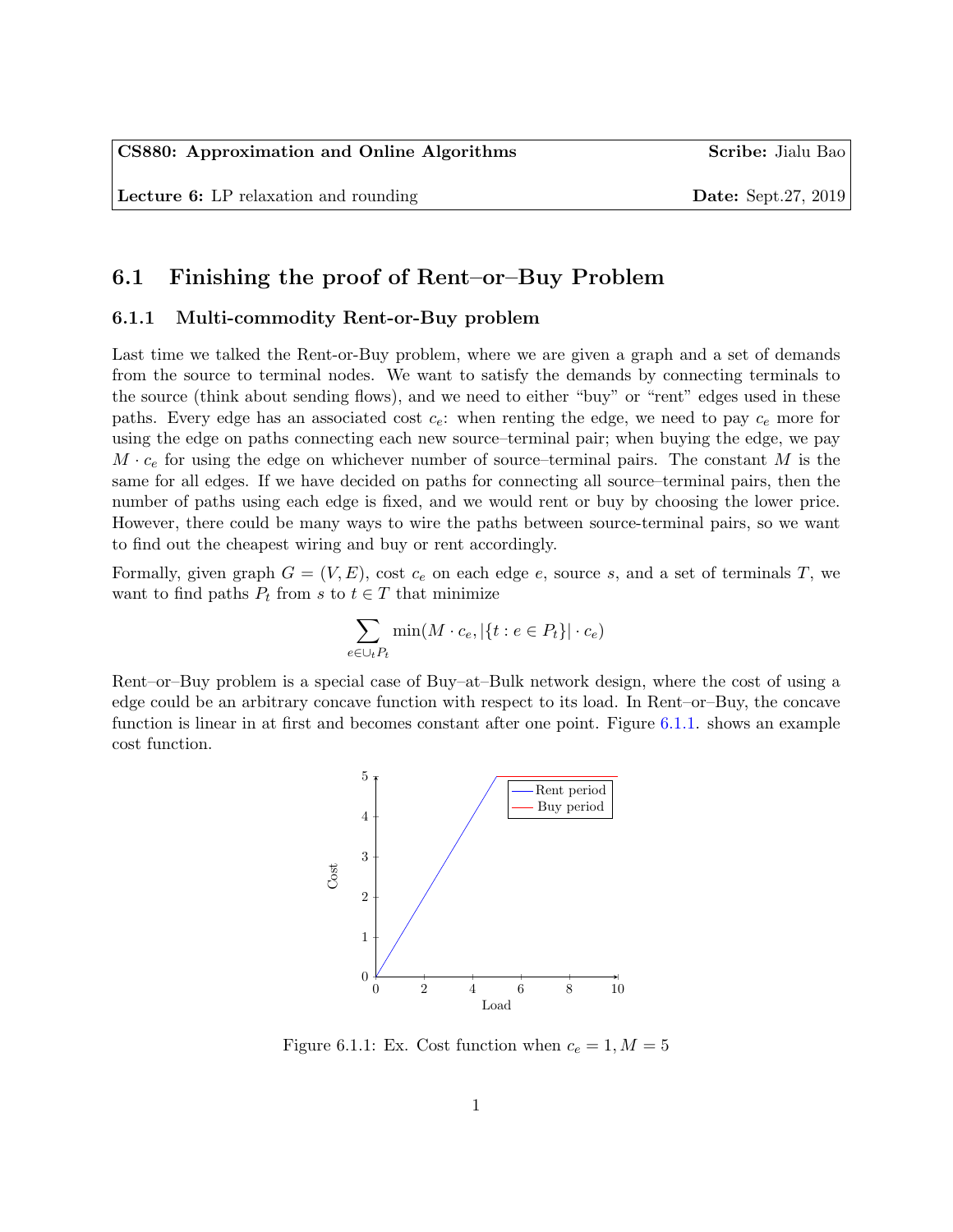### 6.1.2 Algorithm Recap

#### Algorithm 1 Single-source rent-or-buy

**Given:** Graph  $G = (V, E)$ , source s, terminal T, costs  $c_e$  for each edge  $e \in E$ 

1:  $B \leftarrow \{\}$ 

- 2: for  $t \in T$  do
- 3: Select t with probability  $\frac{1}{M}$  and place it in the buy set B.
- 4: Construct a 2–approximate Steiner Tree F over  $\{S\} \cup B$ . Buy edges in F.
- 5: Connect every  $t \in T \setminus B$  to F via shortest paths. Rent these edges.

#### 6.1.3 Analysis

Let OPT denote the optimal solution's cost, and  $c(F) := \sum_{e \in F} c_e$ . To show that the algorithm gives us a constant factor approximation, it is sufficient to prove the following lemmas. See [lecture](http://pages.cs.wisc.edu/~shuchi/courses/880-F19/scribe-notes/lecture5-draft.pdf) [5](http://pages.cs.wisc.edu/~shuchi/courses/880-F19/scribe-notes/lecture5-draft.pdf) for the proof of Lemma 6.1.1 and how these two lemmas lead to a 4-approximation.

#### Lemma 6.1.1

$$
\mathbf{E}[M \cdot c(F)] \le 2 \cdot OPT
$$

#### Lemma 6.1.2

 $\mathbf{E}[Rent \; cost \; of \; T \setminus B] \leq \mathbf{E}[Buy \; cost \; of \; F] = \mathbf{E}[M \cdot c(F)]$ 

**Proof:** Let's delay the randomness and not select B until constructing the 2-approximate Steiner Tree. We discussed earlier that Minimum Spanning Tree on terminals after metric completion is a 2-approximate Steiner Tree. So considering constructing running Prim algorithm from the source node: at each step i, Prim algorithm picks the least cost edge  $e_i = (u, v)$  going out of the current tree, denoted as  $T_i$ . Assuming that  $u \in T_i$ ,  $v \notin T_i$  without the loss of generality, we add v into B with probability  $\frac{1}{M}$ . Then, let  $T_{i+1} = T_i + e_i$ , and iterate until the current tree spans  $\{S\} \cup T$ . Return that tree as  $\widehat{Tr}$ . Every edge in  $\widehat{Tr}$  is either rented or bought.

When the algorithm returns, we have flipped the coin for every terminal  $t \in T$  to decide whether to include it into the buy set B, with independent probability  $\frac{1}{M}$ , and the returned tree is a 2approximate Steiner Tree over B. So the expected buy cost  $Tr$  is exactly the same as the expected buy cost of  $F$  given by the original algorithm. The rent cost may be lower in the original algorithm, which find the shortest paths connecting  $T \setminus B$  to S over all edges.

Consider the rent cost and buy cost in this algorithm. At every step  $i$ ,

**E[Increase in buy cost of** 
$$
T_i
$$
] =  $\frac{1}{M} \cdot M \cdot c_e = c_e$   
**E[Increase in rent cost of**  $T_i$ ] =  $(1 - \frac{1}{M}) \cdot c_e \le c_e$ 

Thus, after all these steps,  $\mathbf{E}[\text{Buy cost of } T_i] \leq \mathbf{E}[\text{Rent cost of } T_i]$ . Thus,

 $\mathbf{E}[\mathbf{B} \mathbf{u} \mathbf{y} \; \mathbf{c}$ ost of  $E[\mathbf{B} \mathbf{u} \mathbf{y} \; \mathbf{c}$ ost of  $T_i] \leq \mathbf{E}[\mathbf{R} \mathbf{e} \mathbf{n} \mathbf{t} \; \mathbf{c} \mathbf{n} \mathbf{s} \mathbf{t} \; \mathbf{f} \; \mathbf{f} \; \mathbf{b}]$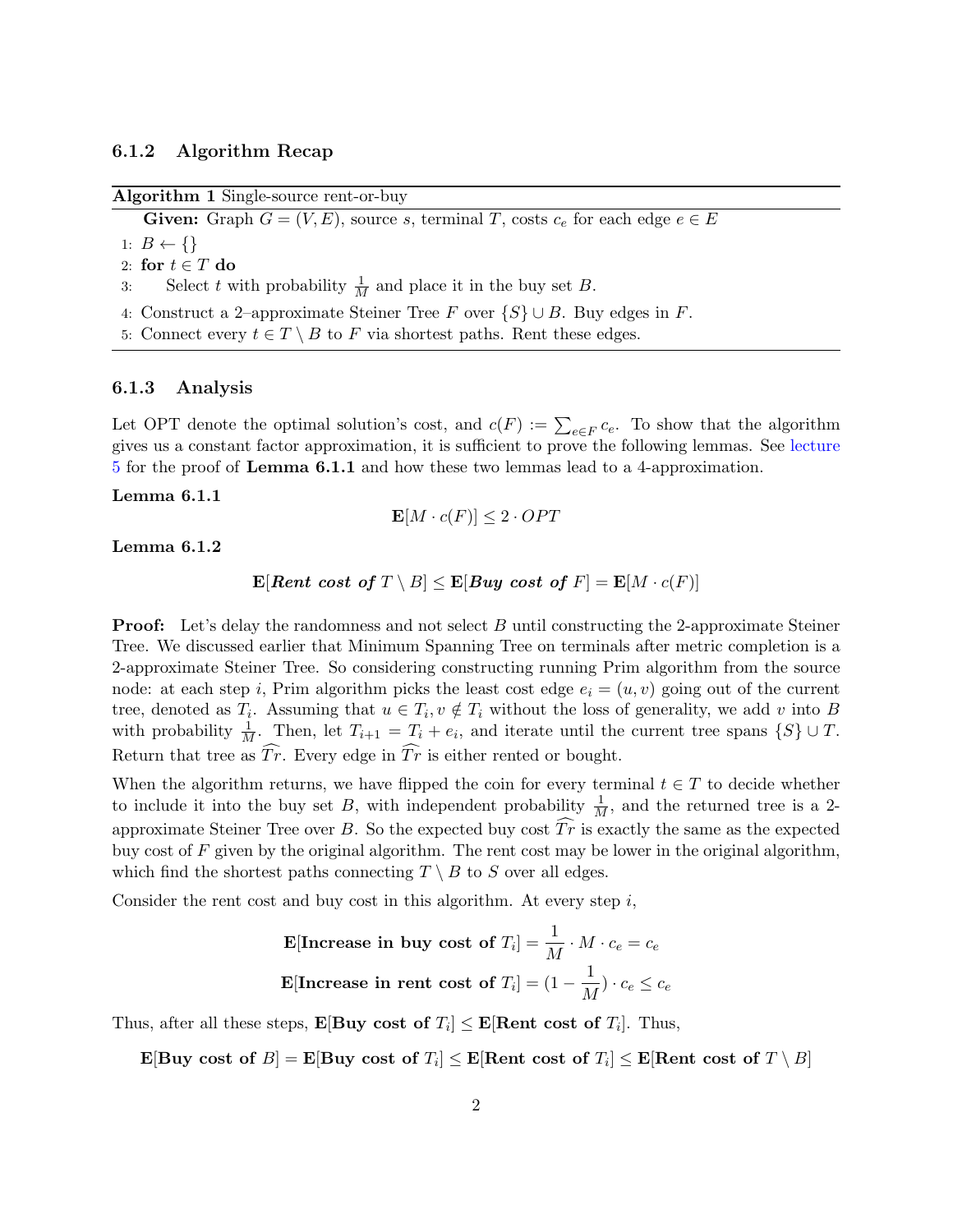See [\[Gupta et al., 2003,](#page-6-0) [Kumar et al., 2002\]](#page-6-1) for more.

# 6.2 Linear Programming

A linear programming problem has a set of variables, a set of linear constraints, and a linear objective. For example,

Е

| minimize $x + 3y$   | <i>Objective</i> |
|---------------------|------------------|
| s.t. $y - 2x \ge 5$ | Constraint       |
| $x, y \geq 0$       | Constant         |

Every linear programming problem can be expressed in the following canonical form

Maximize 
$$
c^T x
$$
  
Subject to  $Ax \leq b$   
and  $x \geq 0$ 

Feasible solutions of a linear program form a polyhedron, and the objective's solution lies on extreme points of the polyhedron. The linear programming problem can encode many other problems, and there are polynomial time algorithms finding its solutions (or determine that no x satisfies all linear constraints).

# 6.3 Integer Programming and LP relaxation

An integer (linear) programming (ILP) problem is a linear programming problem (LP) with additional constraints on some or all variables to be integers. While linear programming is solvable in polynomial time, integer programming is NP–hard. The disparity of the running time between LP and ILP enables approximate ILP's solution efficiently by LP relaxation: first ignore the integer constraint and solve the underlying LP, and then round off the LP solution to integers.

Since LP has relaxed the integrality constraints in the original problem, its feasible solutions are wider than original ILP's feasible solutions. Thus its objective function could at least attain value that is as good as ILP's optimal value (OPT). Therefore, besides providing an approximation, the optimal value of LP relaxation (LP–OPT) also provides a lower bound of OPT. We define the ratio  $\frac{OPT}{LP-OPT}$  as the integrality gap. The following diagram illustrate their relationships.



Figure 6.3.2: LP-OPT as a lower bound of OPT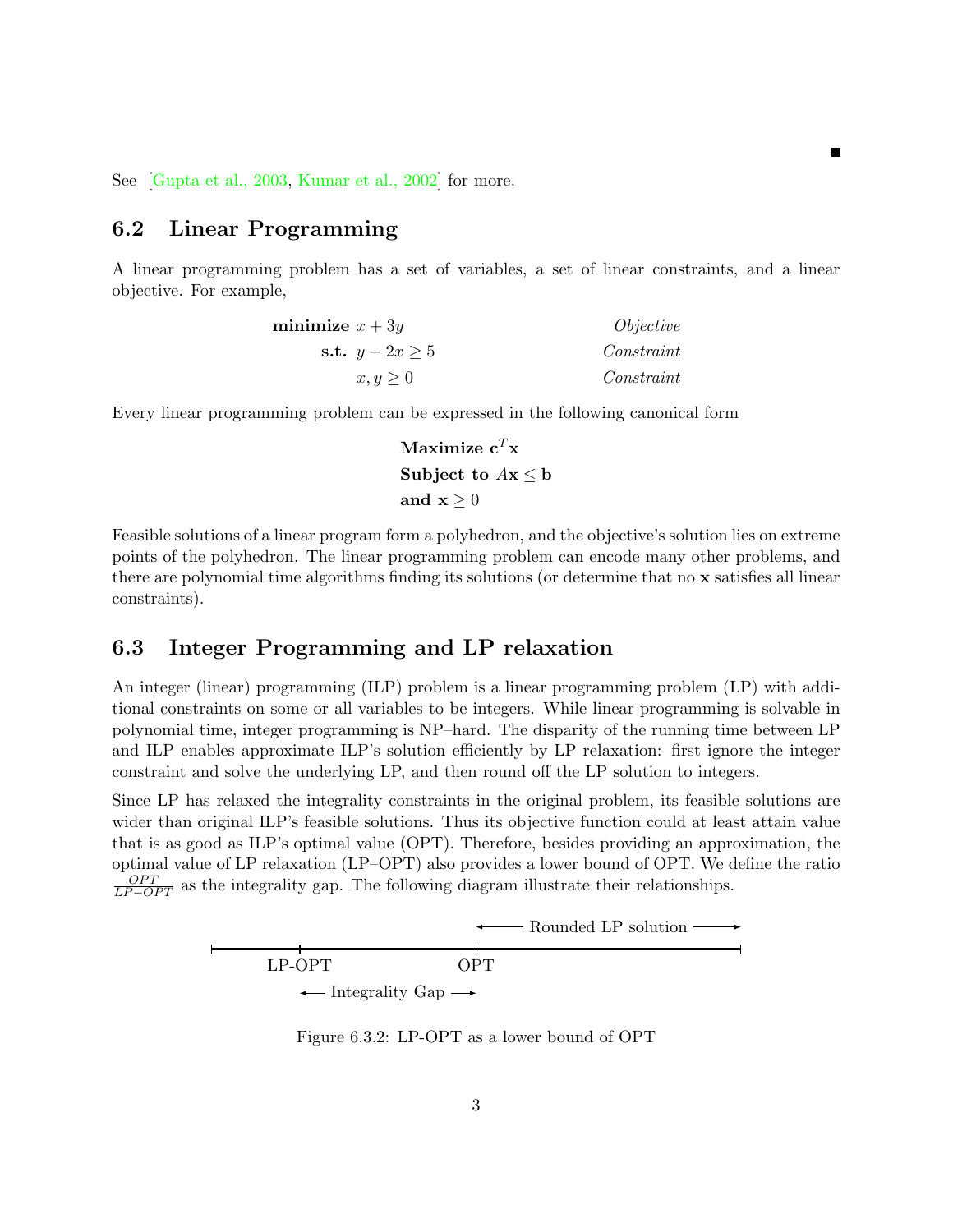### 6.4 Linear Relaxation for Vertex Cover

A vertex cover problem asks to find the minimal-sized set S that "cover" all edges on a graph  $G = (V, E)$ , i.e., for every  $(u, v) \in E$ , we want either  $u \in S$  or  $v \in S$ . We can solve the vertex cover problem using the following integer programming task as a subroutine :

$$
\begin{aligned}\n\text{minimize} & \sum_{v \in V} x_v \\
\text{s.t. } & x_v \in \{0, 1\} \\
& x_u + x_v \ge 1\n\end{aligned}\n\qquad\qquad\forall v \in V \\
\forall (u, v) \in E
$$

Let  $S = \{v \text{ s.t. } x_v = 1\}$ , then S would be a minimal vertex covering set.

### 6.4.1 LP-relaxation and rounding algorithm

Vertex cover problem is known to be NP-hard, so solving that integer programming problem would be NP-hard too. Let's consider its LP–relaxation:

$$
\begin{aligned}\n\text{minimize} & \sum_{v \in V} \hat{x}_v \\
\text{s.t.} & \hat{x}_u + \hat{x}_v \ge 1\n\end{aligned}\n\qquad\n\forall (u, v) \in E
$$

Then, let  $\widehat{S} = \{v \text{ s.t. } \widehat{x}_v \geq \frac{1}{2}\}$  $\frac{1}{2}$ 

**Claim 6.4.1**  $\widehat{S}$  is a vertex cover, i.e., for every  $(u, v) \in E$ , either  $u \in \widehat{S}$  or  $v \in \widehat{S}$ .

**Proof:** For every  $(u, v) \in E$ , the constraints enforce  $x_u + x_v \ge 1$ , so either  $\hat{x}_u \ge \frac{1}{2}$  $\frac{1}{2}$ , or  $\widehat{x}_v \geq \frac{1}{2}$  $\frac{1}{2}$ , or both at least  $\frac{1}{2}$ . By construction of  $\widehat{S}$ , either  $\widehat{S} \ni u$ , or  $\widehat{S} \ni v$ , or containing both.

Claim 6.4.2  $|\hat{S}| \le 2|S|$ 

**Proof:** Linear relaxation optimal provides a lower bound of the original  $OPT$ , so

$$
|S| = \sum_{v \in V} x_v \ge \sum_{v \in V} \widehat{x}_v
$$

Meanwhile, since  $S \subseteq V$ 

$$
\sum_{v \in V} \widehat{x}_v \ge \sum_{v \in S} \widehat{x}_v \ge \frac{1}{2} |\widehat{S}|
$$

It directly follows that  $|S| \geq \frac{1}{2}|\widehat{S}|$ .

Thus, this LP relaxation and rounding algorithm gives a 2-approximation of the minimal vertex cover. This is the best approximation ratio we can achieve using LP-OPT as the lower bound because the integrality gap is also 2. Consider complete graph  $K_n$ , the minimal vertex cover is any subset of size  $n-1$ , so  $\text{OPT} = \sum_{v \in V} x_v = n-1$ . The LP-relaxation could find a solution where  $x_v = \frac{1}{2}$  $\frac{1}{2}$  for every vertex  $v \in V$ , so LP-OPT =  $\sum_{v \in V} \hat{x}_v = \frac{n}{2}$  $\frac{n}{2}$ . So,

$$
\lim_{n \to \infty} \frac{\text{OPT}}{\text{LP-OPT}} = \lim_{n \to \infty} \frac{n-1}{\frac{n}{2}} = 2
$$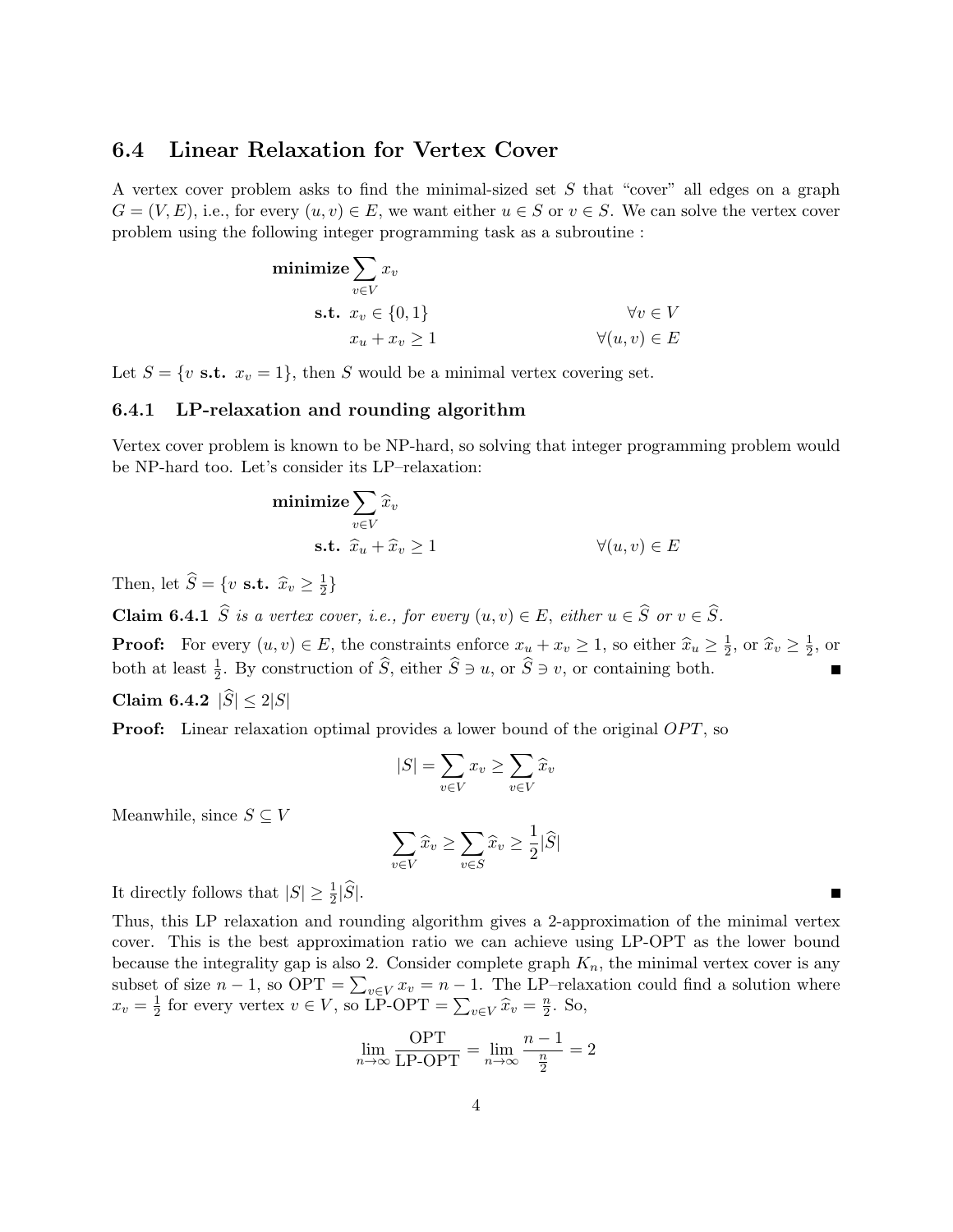In this example, the rounding of the LP-relaxation would then return  $\hat{S} = V$  as the vertex cover.  $\widehat{S}$  is indeed very close to the optimal  $(n-1)$ –sized minimal vertex cover, but using LP-OPT as the proxy lower bound of OPT, our analysis could only conclude that  $\hat{S}$  is no larger than twice size of the minimal vertex cover.

# 6.5 Linear Relaxation for Set Cover

Set cover is defined as follows: Given a ground set  $S$  of  $n$  elements, and a collection of subsets,  $S_1, ..., S_m$ , each subset  $S_i$  associated with a cost  $c_i$ , we want to find  $I \subseteq [m]$  such that  $\bigcup_{i \in I} S_i = S$ and minimize  $\sum_{i \in I} c_i$ .

It is a more general problem than vertex cover. We can transform a vertex cover problem on  $G = (V, E)$  to a set cover problem by devising an element in S for each edge in E, and a set for each node v, and let

$$
S_v = \{(u, w) \mid (u, w) \in E \text{ and } (u \text{ or } w = v)\}, c_v = 1
$$

for each  $v \in V$ . Then the vertices associated with the sets in the minimal set cover is a minimal vertex cover. Set cover is more expressive in that it can associate different costs with different sets.

The integer programming for the set cover is

minimize 
$$
\sum_{i} x_i c_i
$$
  
\ns.t.  $\sum_{i:S_i \ni j} x_i \ge 1$   
\n $x_i \in \{0,1\}$  for every  $i \in [m]$ 

We want to design an approximation algorithm using similar procedure: find a solution of the LP relaxation, round it to integer solutions, and bound the loss in rounding. Its LP relaxation is

minimize 
$$
\sum_{i} x_i c_i
$$
  
\ns.t.  $\sum_{i:S_i \ni j} x_i \ge 1$   
\n $x_i \ge 0$  for every  $i \in [m]$ 

Suppose we find a set of  $x_i$ 's, it's rather tricky to find a good rounding threshold t that we can round  $x_i$  to 1 if  $x_i \geq t$  and round  $x_i$  to 0 otherwise. Any threshold greater than  $\frac{1}{m}$  would potentially allow some set of  $S_i$  that are not set cover, but  $\frac{1}{m}$  seems to be too small that the analysis could not bound tighter than m-approximation. To address that, we use a new technique, randomized rounding.

LP-OPT is the minimal value  $\sum_i x_i c_i$  achieves in the linear programming problem.

Claim 6.5.1

$$
\mathbf{E}\left[\sum_{i\in I}c_i\right] = LP-OPT
$$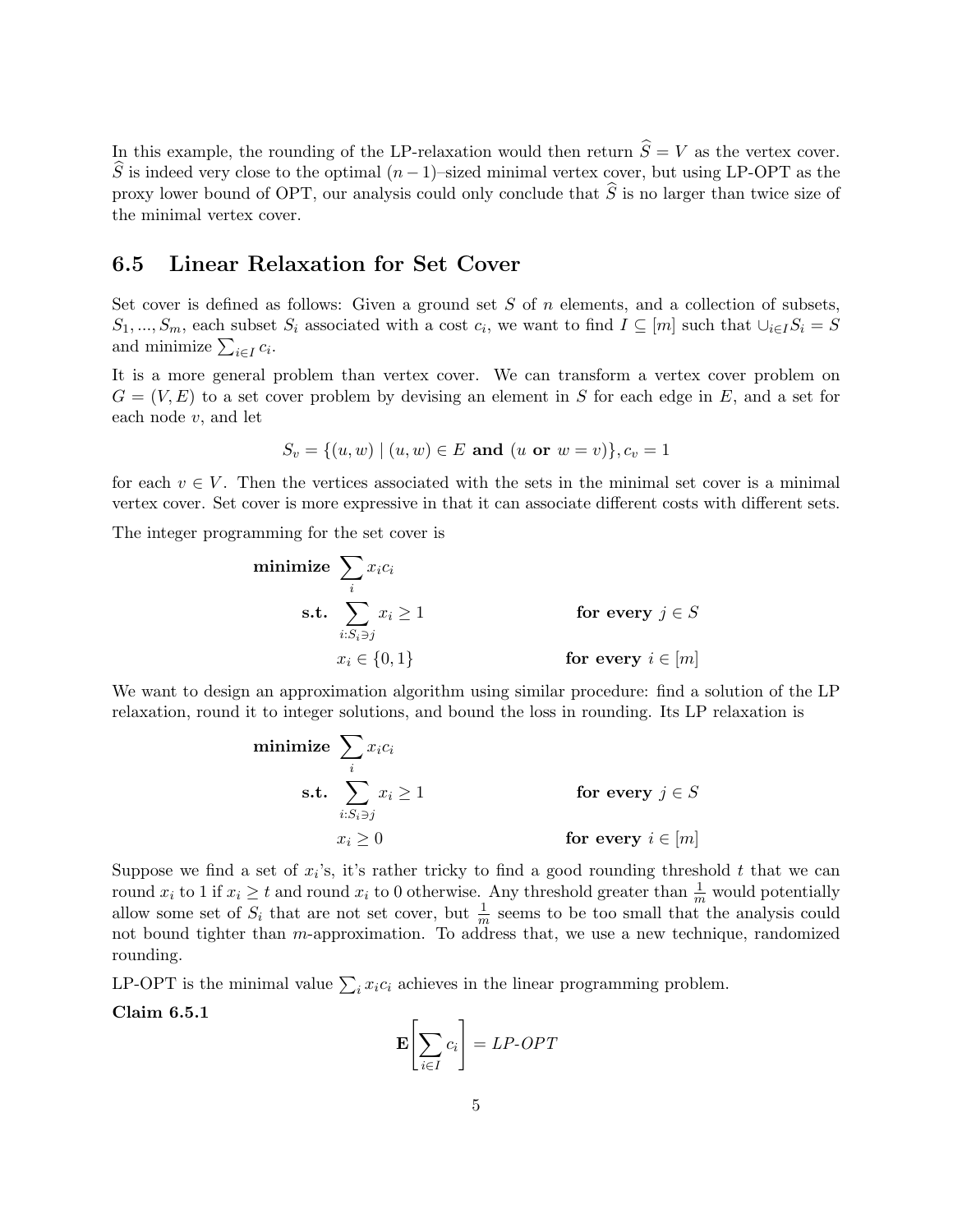Algorithm 2 Randomized Rounding of Set Cover's LP-relaxation

**Input:** The optimal solution of  $x_i$  for every  $i \in [m]$  in the LP-relaxation

- 1: while  $I$  is not a Set Cover do
- 2: Initialize  $I$  as empty
- 3: for  $i \in [m]$  do
- 4: Add i to I independently with probability  $X_i$
- return I

**Proof:** Let  $D_i$  be a indicator variable that is 1 if  $i \in I$  and is 0 otherwise. Then

$$
\mathbf{E}\left[\sum_{i\in I} c_i\right] = \mathbf{E}\left[\sum_{i\in[m]} D_i \cdot c_i\right]
$$

$$
= \sum_{i\in[m]} \mathbf{E}[D_i] \cdot c_i
$$

$$
= \sum_{i\in[m]} \mathbf{Pr}[i \in I] \cdot c_i
$$

 $Pr[i \in I] = x_i$  by construction, so

$$
\mathbf{E}\left[\sum_{i\in I}c_i\right] = \sum_{i\in[m]}\mathbf{Pr}[i \in I] \cdot c_i
$$

$$
= \sum_{i\in[m]}x_i \cdot c_i = \text{LP-OPT}
$$

**Claim 6.5.2** With high probability, the number of iterations needed until I is a set cover is  $O(\log n)$ **Proof:** First, consider the probability that some element  $j$  is left uncovered,

$$
\mathbf{Pr}[j \notin \bigcup_{i \in I} S_i] = \mathbf{Pr}[\forall i \text{ s.t. } S_i \ni j, i \notin I] = \prod_{i:S_i \ni j} (1 - x_i)
$$

By constraints in the linear programming,  $x_i \ge 0$  for any i, and  $\sum_{i:S_i \ni j} x_i \ge 1$ . Thus,  $\prod_{i:S_i \ni j} (1-x_i)$ is attained when all  $x_i$  are equal, i.e.,  $x_i = \frac{1}{k}$  $\frac{1}{k}$ , where k is the number of sets  $S_i$  containing j. Then,

$$
\mathbf{Pr}[j \notin \bigcup_{i \in I} S_i] = \prod_{i: S_i \ni j} (1 - x_i) \le (1 - \frac{1}{k})^k \le \frac{1}{e}
$$

Since each iteration is independent, the probability that j is uncovered after t trials is at most  $\frac{1}{e^t}$ . By union bound, the probability that exists a  $j$ , such that  $j$  is uncovered after  $t$  trials is no more than  $n \cdot \frac{1}{e^t}$  $\frac{1}{e^t}$ .

$$
\Pr[\exists j \text{ that is uncovered after } t \text{ trails}] = \Pr[\text{number of steps } \ge t]
$$
\n
$$
\implies \Pr[\text{number of steps } \ge 2 \log_e n] \le n \cdot \frac{1}{e^{2 \log_e n}} = \frac{1}{n}
$$